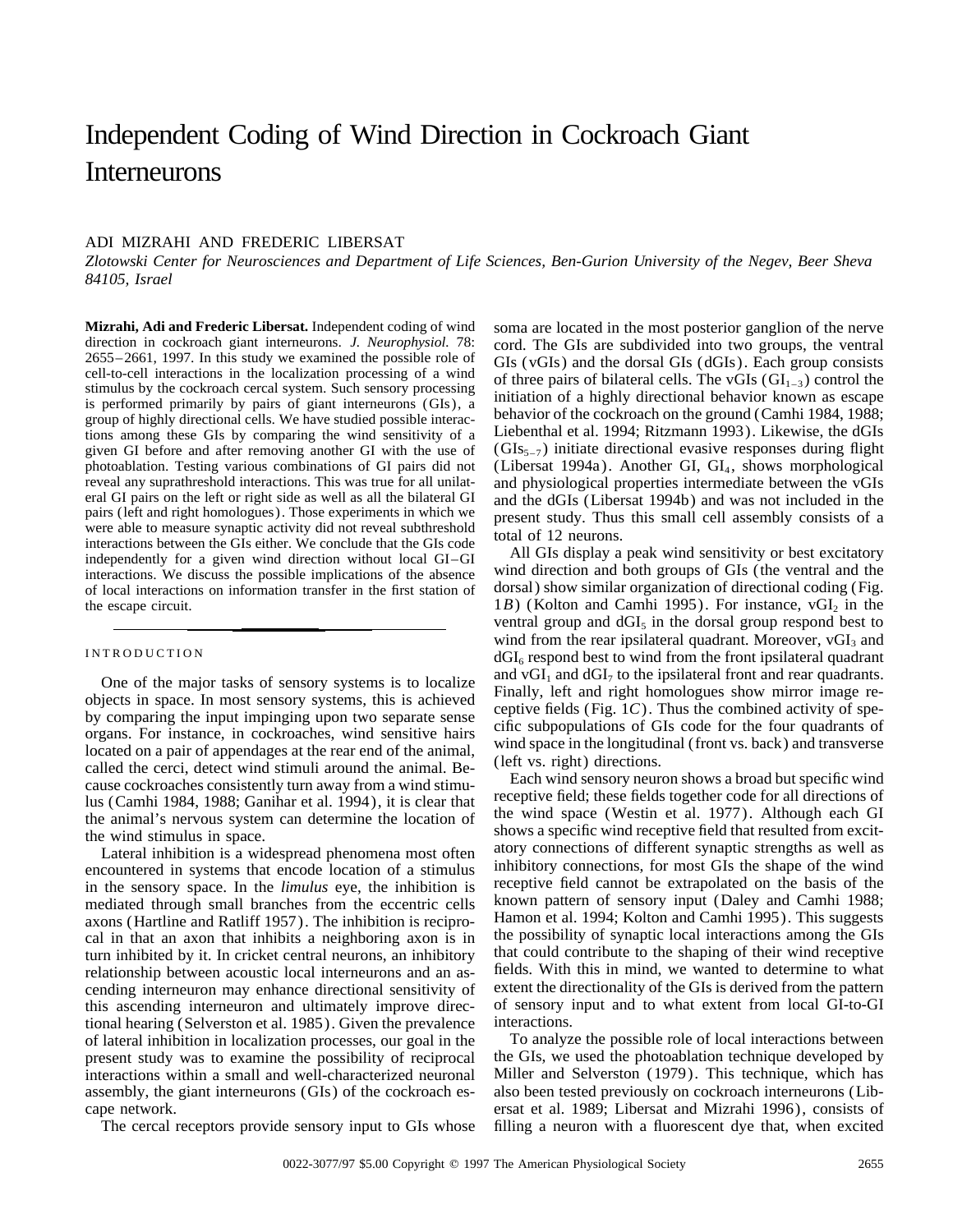

*B*: location of 3 right ventral GIs (vGIs) in the 6th abdominal ganglion  $(A_6)$  next to polar plots of GIs' wind directional sensitivity. Responses preference:  $GI_1$  responds to wind from the front and back;  $GI_{52-3}$  respond<br>to wind from back or front, respectively. C: location of left and right  $GI_2$ s<br>in  $A_6$  next to the polar plots of the GIs' wind directional se

A preliminary report of this data was published previously (Mizrahi and Libersat 1995). Recordings of electrical activity were stored on video tape (Data

The animals were anesthetized with carbon dioxide and pinned were sampled using an amplitude window discriminator at 5 or a recording platform; after removing the legs intervals; only PSPs  $>2$  mV were included in the ana dorsal side up on a recording platform; after removing the legs and wings, the nerve cord was exposed as described in Libersat Results are presented as means  $\pm$  SD and significance tests are (1992). A single GI was impaled with a glass microelectrode filled a mixed model, two-way analysis of variance (ANOVA) in which with 6% carboxyfluorescein in 0.44 M KCl. Antidromic spikes in the animals are the random factor and the before-after of the impaled GI were elicited with extracellular hook electrodes is the fixed factor (GB Stat, Dynamic the impaled GI were elicited with extracellular hook electrodes placed more anteriorly on the connectives between the fourth ab-<br>dominal ganglion  $(A_4)$  and the third  $(A_3)$ . The nerve cord was RESULTS crushed between  $A_1$  and  $A_2$  to remove any descending modulatory In the present report we have examined the connectivity

cein was injected by using 20 nA of steady hyperpolarizing current. Then, using the same procedure, we impaled another GI with a carboxyfluorescein filled electrode.

We tested the wind-evoked response of the second GI by delivering a wind stimulus produced by a custom-built wind generator (Weisel-Eichler and Libersat 1996). The wind stimulator delivered puffs of fixed velocity of 1.5 or 2 m/s at the cerci every 15 s to avoid habituation. This stimulus is known to activate suprathreshold responses in all the GIs (Westin et al. 1977; Libersat, unpublished observations). This wind stimulus was delivered in the headto-tail direction relative to the animal's long axis (front wind) and in the tail-to-head direction (back wind; Fig. 1*A*). For the first ten trials the preparation was constantly illuminated with light filtered through a yellow barrier filter (515 nm). After the tenth trial, the first GI was photoablated while we continued to monitor the windevoked response of the impaled GI. For the photoablation procedure we removed the yellow barrier filter and inserted a blue excitation filter (470 nm) into the filter slot of a fiber optic system as described in Libersat and Mizrahi (1996). The dye-filled neuron was illuminated with the blue light emitted by the fiber optics, identified in situ, and photoablated. The filled neuron showed the characteristic signs of ablation within  $\sim$  1–5 min depending on the intensity of the fill (Libersat and Mizrahi 1996). After photoablation we again tested the wind-evoked response of the second GI. At the end of the experiment, we also injected the second GI with carboxyfluorescein. Although we sampled and analyzed the windevoked responses of each GI to both front and back winds, we present only the response to wind direction that recruited a GI maximally (e.g.,  $GI_2$ : back wind;  $GI_3$ : front wind; or  $GI_1$ : best of front or back wind). In each animal we tested only one pair of GIs.

In all experiments the size of the blue spot was  $\sim$ 1.5 cm and large enough to illuminate the cell body and dendrites in the sixth (last) abdominal ganglion  $(A<sub>6</sub>)$  and a portion of the axon in the FIG. 1. Organization of giant interneuron (GI) wind receptive fields. A:  $A_6-A_5$  connective. Given that the ganglionic sheath is thicker than<br>representation of wind stimulus direction relative to the cockroach body.<br>R: l cell. We filled a single GI with carboxyfluorescein and covered plotted as average spike count for each GI to a calibrated wind stimulus; the connectives with a small piece of black cardboard to prevent tick marks represent 5 action potentials. All 3 right GIs show ipsilateral the light from reaching the axonal portion of the cell, thereby preference: GI<sub>1</sub> responds to wind from the front and back; GIs<sub>2-3</sub> respond illumi

directly in a solution of 50% glycerol and 50% saline. Both GIs<br>with the appropriate wavelength, causes neuronal death. We<br>measured the wind sensitivity of a GI before, during, and abdominal ganglion (Daley et al. 1981) wi abdominal ganglion (Daley et al. 1981) with an Olympus epifluoafter removing another GI.<br>A preliminary report of this data was published previously ocally identify both GIs were rejected from our sample.

Neurocorder) and digitized at 20 kHz with an A-D board (model No. NB.MIO.16; National Instruments). Data were acquired and analyzed with data acquisition software (Spike Studio, Eli Meir, In all experiments we used adult male cockroaches raised in Cornell University, Ithaca, NY). For the analysis of postsynaptic plastic barrels and kept at 27–327C. They were provided with potentials (PSPs), the intracellular recording was filtered through water and cat chow ad lib.<br>The animals were anesthetized with carbon dioxide and pinned were sampled using an amplitude window discriminator at 500-ms

input to the GIs from the thoracic or head ganglia. Carboxyfluores- in a population of GIs by testing 54 pairs of GIs. For the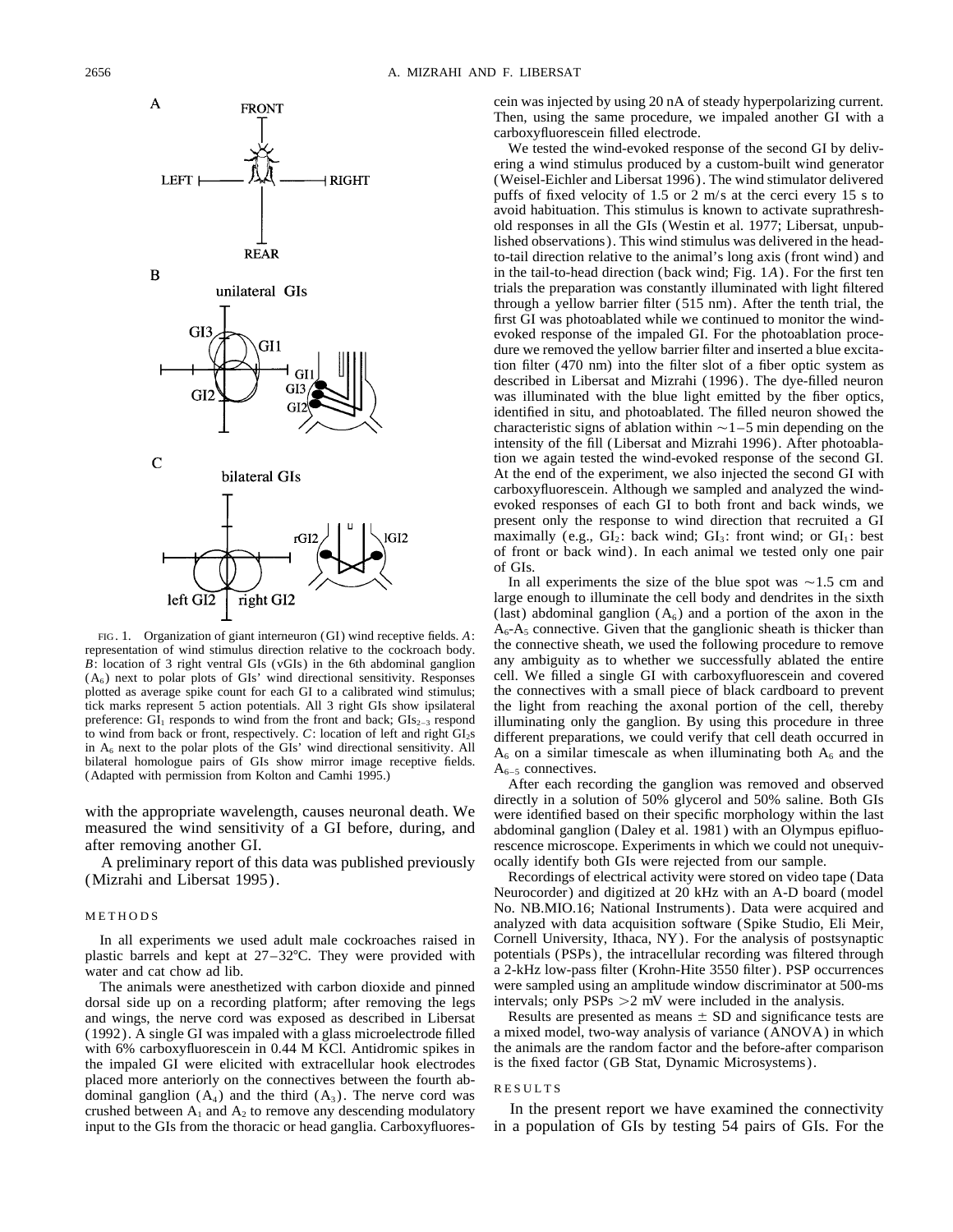sake of clarity, we use ''bilateral'' when referring to pairs of homologous GIs on opposite sides and ''unilateral'' for pairs of GIs on the same side. An example of one such experiment is shown in Fig. 2. Before the photoablation of left  $GI_1 (IGI_1)$ , right  $GI_1 (rGI_1)$  gave a burst of action potentials in response to the wind stimulus delivered at the cerci (Fig. 2*A*). Then, within a few minutes of blue illumination, we photoablated  $IGI<sub>1</sub>$ ; its death is characterized by a dense, long-lasting burst monitored on the extracellular recording (Fig. 2*B*). It is known that this injury firing is followed by loss of the resting membrane potential and cell death (Libersat and Mizrahi 1996; Miller and Selverston 1979). Then we continued to measure the wind sensitivity of the  $rGI<sub>1</sub>$  to wind stimuli (Fig. 2*C*).

The response of a given GI to wind stimuli was rather stable from trial to trial in the course of an experiment (Fig. 3). Nevertheless, we sampled  $\geq$ 10 responses before photoablating the first GI (Fig. 3*A*). In this example cell death started  $\sim$ 1 min after illumination and lasted for  $\sim$ 30 s, during which we applied five wind stimuli. The GI's responses during the period starting with the onset of blue illumination until the end of cell death were not included in our analysis. After cell death we sampled the response of the second  $GI<sub>1</sub>$ in 12 trials.

Most pairs of GIs were sampled in more than one preparation. For example, we studied the left-right  $GI_1$  pair in six



FIG. 2. Sample of recordings at 3 different stages of a typical experiment. *Left*: recording configuration. *Top trace*: intracellular recording from a rGI<sub>1</sub>; *bottom trace*: extracellular recording of the GIs. Arrow, timing of the wind stimulus.  $A$ : after left  $GI<sub>1</sub>$  is filled with carboxyfluorescein (filled cell body) the right  $GI<sub>1</sub>$  is impaled and its response to a wind stimulus is measured.  $B$ : photoablation of left  $GI<sub>1</sub>$  (with a 470-nm light spot) is monitored on the extracellular recording electrodes as a tonic firing of spikes. *n,* number of experiments for a given combination. The GIs on the vertical *C*: after left GI<sub>1</sub> has been ablated (dashed axon) response of rGI<sub>1</sub> to a wind axis are those that were photoablated in a given pair. \* Pairs presented in stimulus is measured again. Libersat and Mizrahi (1996).



FIG. 3. Wind-elicited responses of  $GI_1$  did not change significantly after removing its homologue.  $\overline{A}$ : 1st, wind sensitivity of  $\overline{GI_1}$  is sampled by measuring the number of action potentials in response to wind stimulus every 15 s for 10 trials. Blue light is turned on while we continue to sample the GI's response every 15 s until cell death is completed. Afterward, GI1's response is sampled again for 12 trials. Notice the stability of the response from trial to trial.  $B$ : histogram of change in  $GI<sub>1</sub>$ 's response after killing the contralateral homologue in 6 different preparations. Each data point is the percentage of the control response in a given pair (average of 10 responses after photoablation divided by average of 10 responses before photoablation). Response change showed some variability from preparation to preparation, albeit not significant in any of the preparations  $[P > 0.05]$ , mixed model 2-way analysis of variance (ANOVA)].

different preparations. There was some variability in the change of the wind-evoked responses from preparation to preparation (Fig. 3*B*). Using this procedure, we tested 16 unilateral vGI pairs, 22 bilateral vGI pairs, 7 bilateral dGI pairs (Table 1), and 9 pairs of other combinations and looked for supra- and subthreshold interactions. For the sake

TABLE 1. *Different combinations of giant interneuron (GI) pairs tested*

|                                    | vGIs            |                 |                 |                                    | dGIs            |                 |                 |  |
|------------------------------------|-----------------|-----------------|-----------------|------------------------------------|-----------------|-----------------|-----------------|--|
|                                    | GI <sub>1</sub> | GI <sub>2</sub> | GI <sub>3</sub> |                                    | GI <sub>5</sub> | Gl <sub>6</sub> | GI <sub>7</sub> |  |
| GI <sub>1</sub>                    | 6               |                 | 3               | GI <sub>5</sub>                    |                 | $2*$            | $2*$            |  |
| GI <sub>2</sub><br>GI <sub>3</sub> |                 | 12              | 4               | GI <sub>6</sub><br>GI <sub>7</sub> | $3*$<br>$2*$    | 3<br>$3*$       | $1*$            |  |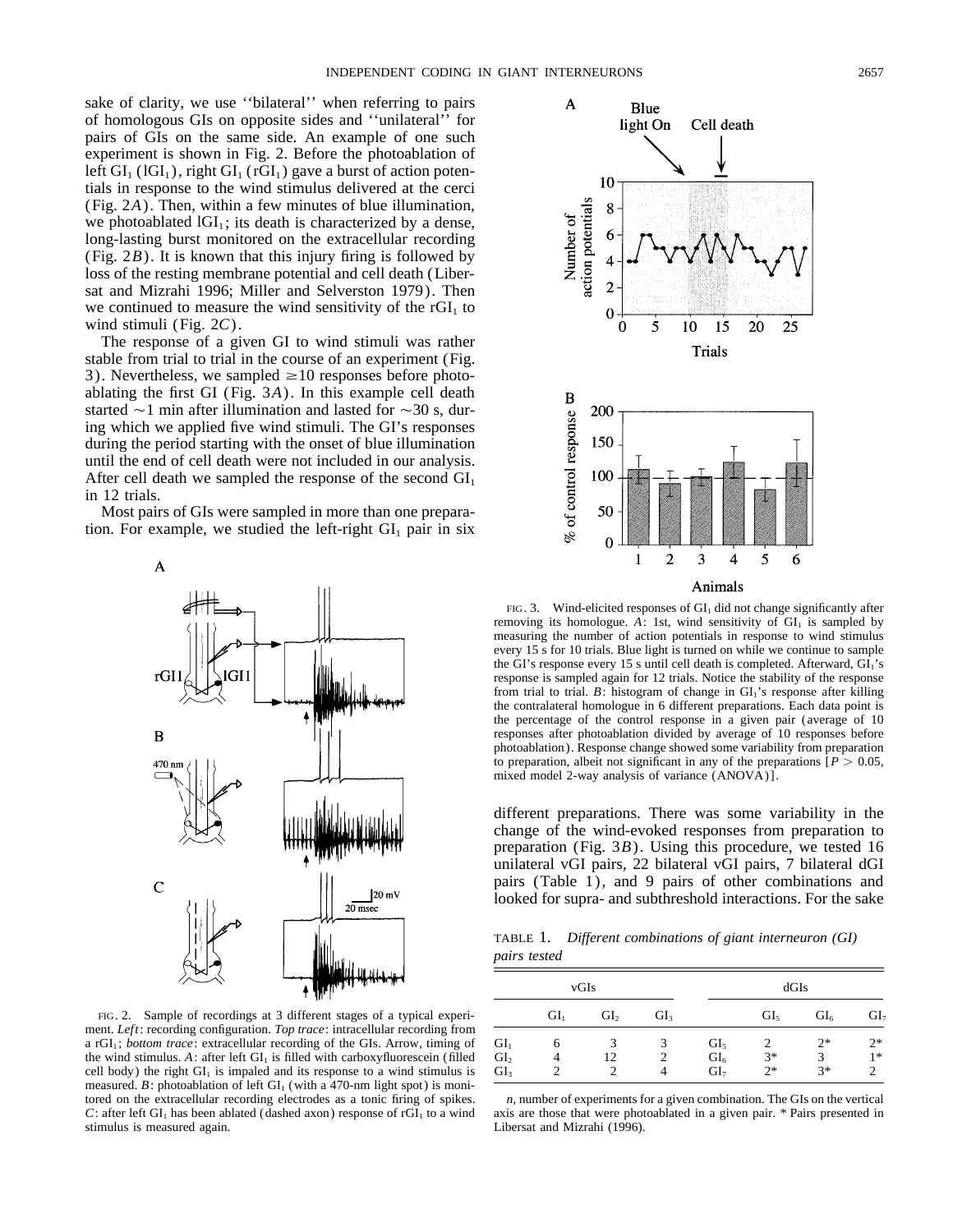of clarity, when we present the results on a specific pair of GIs the first GI indicated in the pair is the one that was photoablated. The results on unilateral dGI pairs have already been reported (Libersat and Mizrahi 1996) and were not included in this paper (see Table 1).

### *Suprathreshold interactions*

All GIs carry information about the direction of a wind stimulus to the thoracic centers. There are at least three parameters that could be used by the readout system in the thorax to extract information about the location of the wind stimulus in space (Liebenthal et al. 1994). These parameters are the difference in the following: *1*) the number of action potentials, *2*) the firing latency, and *3*) the temporal pattern of firing in the left- versus the right-biased GIs and frontversus back-biased GIs. We quantified the number of action potentials, the response latency, and, in some cases, the firing rate in the burst.

First, we present results on the bilateral pairs of homologous vGIs. When analyzing the bilateral pairs of homologous vGIs ( $1 \text{GI}_1$ -rGI<sub>1</sub>, *n* = 6;  $1 \text{GI}_2$ -rGI<sub>2</sub>, *n* = 12; and  $1 \text{GI}_3$ -rGI<sub>3</sub>,  $n = 4$ ) we found no significant change (ANOVA,  $P > 0.05$ ) in the number of wind-evoked action potentials or in the latency of responses after removing one GI of a given pair

three vGIs on a given side. For example, right  $GI_2$  responds lating another GI. Response average from 10 trials before photoablation best to wind from the right rear insilateral quadrant whereas was compared with the res best to wind from the right rear ipsilateral quadrant whereas<br>right GI<sub>3</sub> responds best to wind from the right front ipsilateral<br>right scale in each pair tested. Changes are expressed as percentage of the control<br>quadrant would enhance directionality. Conversely, right  $GI_3$  and right data point represents mean  $\pm$  SD (each point is calculated from several  $GI_1$  wind receptive fields greatly overlap in the front right animals). A: GIs res

 $n = 3$ ; GI<sub>2</sub>-GI<sub>1</sub>,  $n = 4$ ; GI<sub>1</sub>-GI<sub>3</sub>,  $n = 3$ ; GI<sub>3</sub>-GI<sub>1</sub>,  $n = 2$ ; GI<sub>2</sub>-GI<sub>3</sub>,  $n = 2$ ; and GI<sub>3</sub>-GI<sub>2</sub>,  $n = 2$ ). For some of these pairings, of unilateral pairs of the same functional group (dGIs or the GIs show opposite front versus back best wind directions vGIs) or bilateral homologue pair for either wind direction. Figure 4 summarizes the results for potentials after ablating one of the pair (Student's *t*-test,  $P >$  best wind direction only. We carried out the same analysis on  $0.05$ ).<br>the three bilateral  $GI_6$ ,  $n = 3$ ; and  $GI_7\text{-}GI_7$ ,  $n = 2$ ). There also we found no *Subthreshold interactions* significant change (ANOVA,  $P > 0.05$ ) in the number of wind-evoked action potentials or the latency of responses In a number of experiments  $(n = 12)$  we impaled the GI

pairs of GIs (unilateral vGI pairs:  $GI_1-GI_2$ ,  $n = 3$ ;  $GI_1-GI_3$ , interactions.  $n = 2$ ; GI<sub>2</sub>-GI<sub>3</sub>, and  $n = 1$ ; bilateral vGI pairs: lGI<sub>1</sub>-rGI<sub>1</sub>, We wanted to evaluate if a specific GI contributed to the  $n = 3$ ; lGI<sub>2</sub>-rGI<sub>2</sub>,  $n = 5$ ; and lGI<sub>3</sub>-rGI<sub>3</sub>,  $n = 3$ ; unilateral wind-evoked synaptic acti  $n = 3$ ; lGI<sub>2</sub>-rGI<sub>2</sub>,  $n = 5$ ; and lGI<sub>3</sub>-rGI<sub>3</sub>,  $n = 3$ ; unilateral dGI pairs:  $IGI_5-IGI_6$ ,  $n = 1$ ;  $IGI_5-IGI_7$ ,  $n = 1$ ; and  $IGI_6-IGI_7$ , we measured the amplitude of the wind-evoked compound  $n = 4$ ; and bilateral dGI pairs:  $1GI_6 - rGI_6$ ,  $n = 2$  and  $1GI_7$ - PSP in a given GI before and after photoablating the other  $rGI_7$ ,  $n = 2$ ). Here as well we found no significant change GI of a given pair. Although we did in the firing rate after removing one of the GIs (ANOVA, combinations, we accumulated at least one example in most  $P > 0.05$ ). pairs. Figure 5*A* shows an example of a wind-evoked com-

### **Action potentials**



(Fig. 4).<br>We also investigated unilateral interactions among the elicited in response to wind stimulus in a given GI before and after photoab-<br>three vGIs on a given side. For example, right GI, responds lating another GI. quadrant of wind space (Fig. 1). Here we could expect wind stimulus before and after ablation of another GI ( $P > 0.05$ , mixed model 2-way ANOVA). B: no significant change in latency of response excitatory interactions in

after removing one GI of a given pair (Fig. 4). axon very near to  $A_6$ . In this recording configuration we were<br>Finally, we looked at the firing rate changes in several able to monitor synaptic activity and look for subt able to monitor synaptic activity and look for subthreshold

GI of a given pair. Although we did not exhaust all possible Although we tried to limit our investigation to the testing pound PSP in a  $IGI_2$  before and after ablation of  $rGI_2$ . In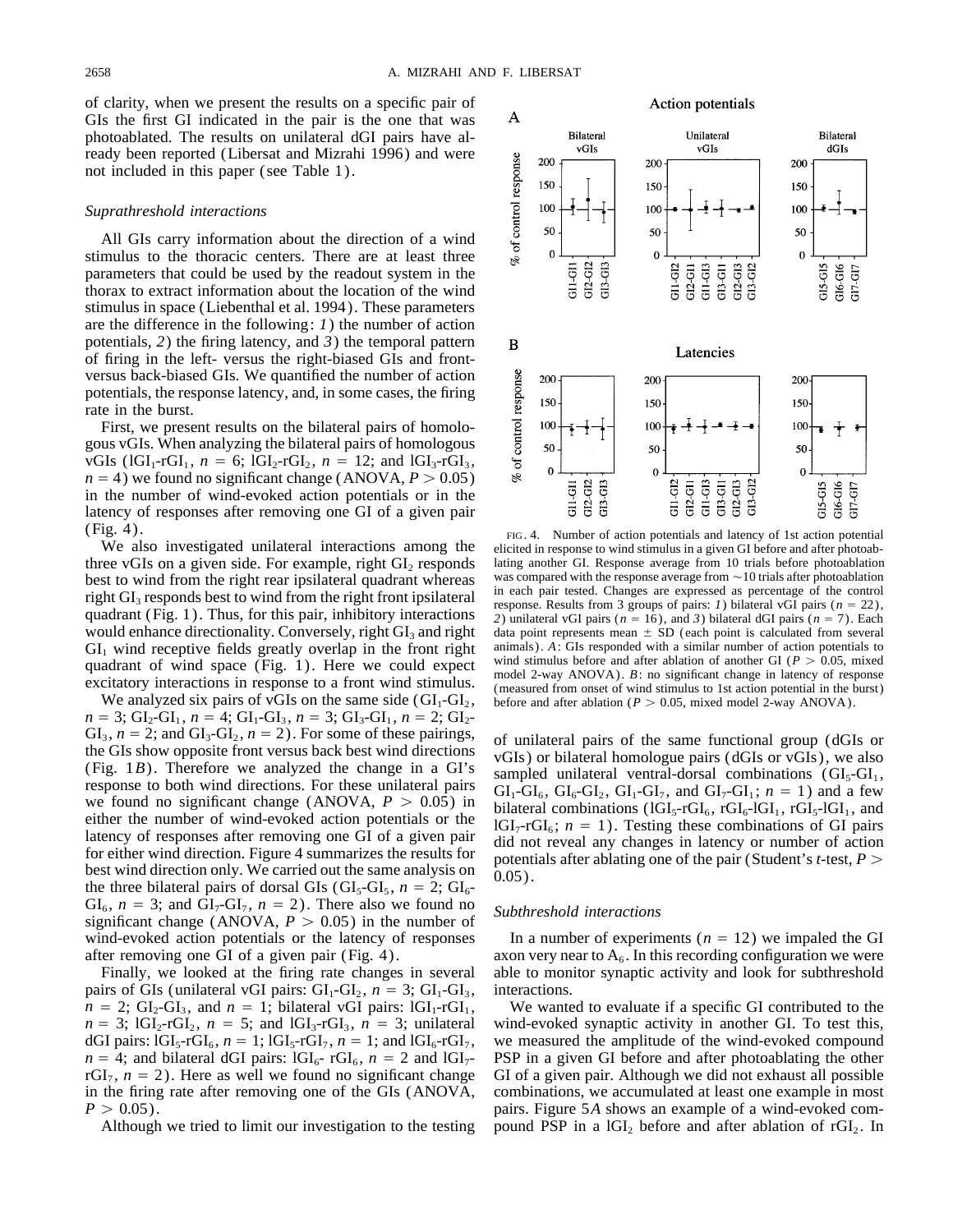

photoablating another GI. A: intracellular trace shows a wind-evoked PSP<br>recorded in IGI<sub>2</sub> before and after ablating rGI<sub>2</sub>. B: histogram of average<br>amplitude of wind-evoked compound PSPs for different GI combinations<br>mul before  $(\Box)$  and after ( $\blacksquare$ ) photoablation of 1 of a pair. Each pair of bars is interactions among local wind sensory interneurons and one data from 1 GI in 1 animal. Data are presented as means  $\pm$  SD calculated ascending GI were investigated in the cricket cercal system, from 10 consecutive wind stimuli. No significant change was detected which is in many

nine vGI pairs ( $1 \text{GI}_1\text{-}r\text{GI}_1$ ,  $n = 2$ ;  $1 \text{GI}_2\text{-}r\text{GI}_2$ ,  $n = 3$ ;  $1 \text{GI}_3$ rGI<sub>3</sub>,  $n = 1$ ; GI<sub>2</sub>-GI<sub>1</sub>,  $n = 2$ ; and GI<sub>1</sub>-GI<sub>3</sub>,  $n = 1$ ) we found no change in the amplitude of the compound PSP after photoablation (Fig. 5*B*; ANOVA or Student's *t*-test,  $P > 0.05$ ).

In the absence of any sensory stimuli (''at rest''), the intracellular trace often showed spontaneous PSPs (Fig. 6*A*). We compared the occurrences of the spontaneous PSPs during a 500-ms time window to the occurrences of PSPs recorded during the high firing rate of the dying GI in an equivalent time window (Fig. 6*B*) in three vGI combinations  $(lGI_1-rGI_1, n = 2; IGI_2-rGI_2, n = 6; and GI_2-GI_1, n = 2).$ No differences in PSP occurrences were observed in any couple when comparing during firing and at rest (Fig. 6*C*; ANOVA,  $P > 0.05$ ).

### DISCUSSION

In the present study we investigated specific aspects of the connectivity in a small assembly of interneurons, the giant interneurons of the cockroach, which are involved in the coding of directional information. To understand the physiological basis for the directional properties of the GIs,<br>it is critical to determine whether these properties are strictly<br>caused by the specific pattern of synaptic inputs or also<br>specific interactions among the GIs have searched for lateral inhibition and/or excitation among wind stimuli. *B*: same traces as *A*. *Bottom trace*: synaptic activity of lGI<sub>2</sub> the GIs. To examine the connectivity within the assembly during tonic burst of the GIs. To examine the connectivity within the assembly<br>of GI we have measured the wind sensitivity of each GI<br>of GI we have measured the wind sensitivity of each GI<br>of GI pairs before cell death  $(\square)$  and during cell de that *1*) for those GIs that had a large degree of overlap in 5 samples. No significant change was detected (ANOVA,  $P > 0.05$ ).

their receptive fields, such as  $GI_1$  and  $GI_3$ , we would observe excitatory interactions and *2*) for those GIs that have antagonist receptive fields in the longitudinal (front vs. back) or transverse (left vs. right) direction, such as left  $GI<sub>2</sub>$  versus left  $GI_3$  or left  $GI_2$  versus right  $GI_2$ , respectively (Fig. 1) (Kolton and Camhi 1995), we would observe inhibitory interactions. However, our results demonstrated a distinct lack of inhibitory or excitatory connections either between unilateral GI pairs or between bilateral homologous GI pairs (Figs. 3–6).

The anatomic relationships among the GIs in  $A_6$  is consistent with the possibility for such interactions and motivated this investigation. The morphology of each GI in the wholemount of the ganglion shows that dendritic arborizations appear to overlap considerably for GIs on the same side and, to a lesser extent, for GIs on opposite sides (Daley et al. 1981; unpublished observations). Thus interactions could be mediated via dendro-dendritic synapses.

Alternatively, a local interneuron interposed between two GIs could also provide a communication pathway without the necessity of dendritic overlap. Indeed, in cockroaches and crickets there are quite a few wind-sensitive local inter- FIG. 5. Amplitude of wind-evoked PSPs in a given GI before and after neurons that process the sensory input from the cerci; some photoablating another GI. A: intracellular trace shows a wind-evoked PSP of these interneuro from 10 consecutive wind stimuli. No significant change was detected which is in many ways comparable to the cockroach cercal (ANOVA or Student's *t*-test,  $P > 0.05$ ).<br>system (Bodnar 1993; Miller et al. 1991). Although ph ablating any of three wind-sensitive local interneurons did



cording showing synaptic activity in a single GI (lGI<sub>2</sub>) in the absence of wind stimuli. B: same traces as A. Bottom trace: synaptic activity of lGI<sub>2</sub>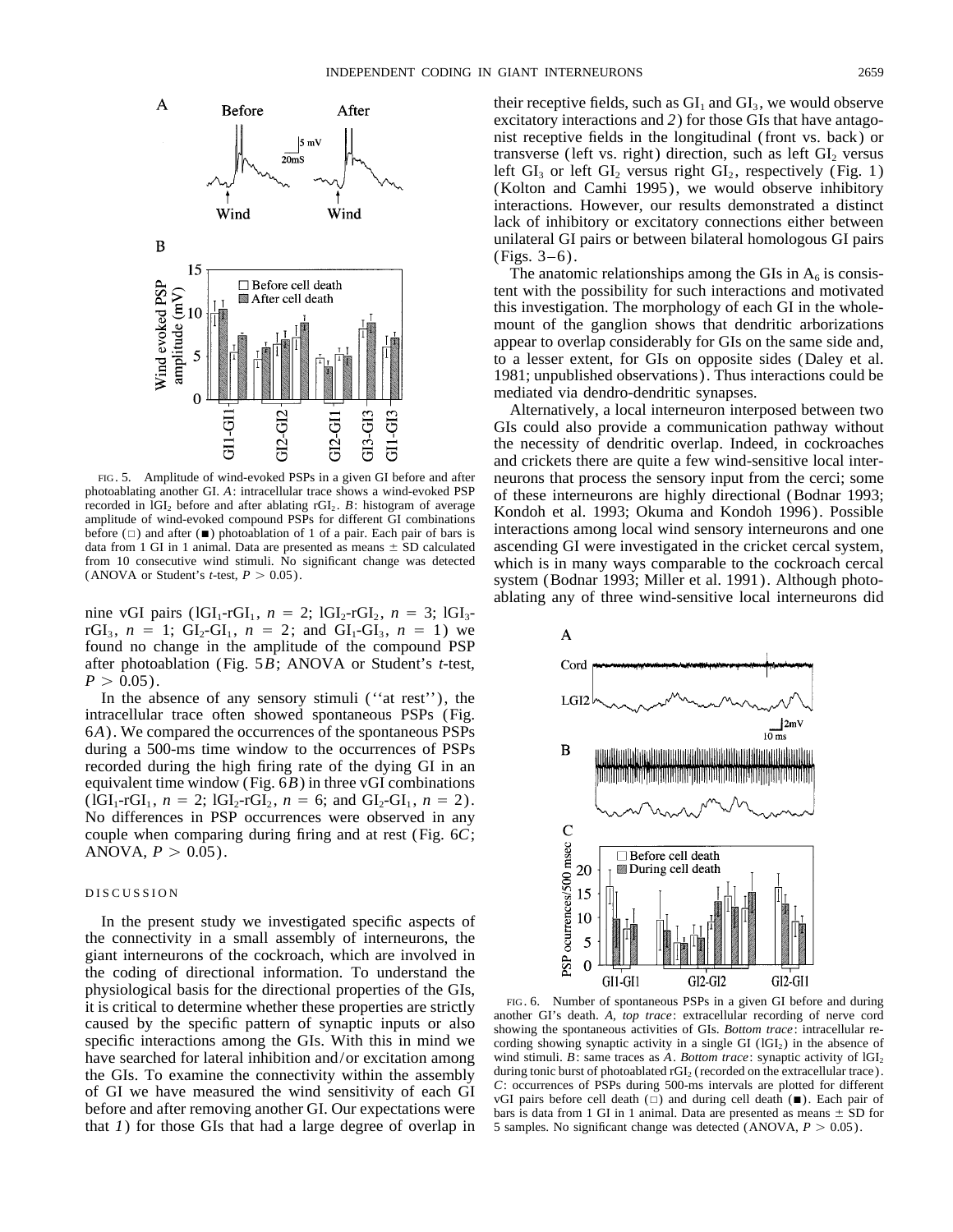this GI, it resulted in a decrease in its wind-evoked response dence for subthreshold interactions, summation of PSPs is (Bodnar 1993). However, it is not known whether these unlikely to participate in the coding of wind direction. local interneurons receive input from the GIs in addition to In our experiments we did not measure a GI's response the input they receive from the cercal receptors. to different wind directions. However, if there were any

popular method to investigate the connectivity in a circuit perimental procedure would have revealed them, providing of neurons is simultaneous penetration of two cells and a that the particular wind stimulus simultaneously activated stimulation paradigm. One paradigm consists of injecting both GIs. Because of this we used only straight front and current pulses in a given cell and looking for synaptic poten- rear winds, each of which are known to activate strongly 8 tials in the other. However, showing that the GIs are synapti- of the 12 GIs and weakly activate the other four (Kolton cally connected by using pair recording does not necessarily and Camhi 1995; Westin et al. 1977). In addition, straight prove that this connection is used in the coding of the wind front or rear winds would be most ambiguous in left-right direction. An alternative approach consists of presenting a discrimination and if any ipsicontralateral interactions exstimulus that recruits a given cell and measuring changes isted, front and rear winds would be most appropriate to in its response during hyperpolarization of a second cell. reveal them. However, while hyperpolarizing the second cell it is difficult Given that the initial escape turn is highly directional, is to ensure that the hyperpolarization is effective in both pre- there any evidence of contralateral interactions occurring at venting the firing of action potentials and/or preventing syn- other stations in the escape circuitry? Indeed, it has been aptic activity at electrotonically distant sites on the dendritic shown that there are interactions between neurons whose

sulted in only subthreshold postsynaptic responses. These connections were from neurons with cell bodies in the ante- stimulus to the TIs, the next station in the escape circuit, two different functional groups and our rationale was to the level of motor outputs) remains to be determined.

(action potentials) and subthreshold (synaptic potentials) maximize or ''sharpen'' the information transfer to the thointeractions and observed neither. We cannot definitively racic centers, lateral inhibition could serve as a significant rule out the possibility of subthreshold interactions as these filter (van Hateren 1992). For example, in the vertebrate may occur at some site electrotonically distant from our olfactory bulb lateral inhibition via reciprocal dendro-denrecording electrode. In addition, subthreshold interactions dritic interaction among mitral cells plays an important role provided by more than one GI could be relevant to the pro- in sharpening the tuning specificity and refining the informacessing of wind information if they were to summate and tion pathway (Nakanishi 1995). Thus, because lateral inhibigenerate suprathreshold responses. We have not tested the tion was shown to participate in sensory processing in visual effect of removing two GIs on the remaining GI. However, and olfactory systems, one could speculate as to why it is the neural code carried by the GIs is brought to a population absent in the early processing of wind by the GIs. All sensory of thoracic interneurons (TIs) in the thorax (Ritzmann and systems share the function of encoding and transferring sen-Pollack 1986), and these TIs almost certainly perform the sory information to higher centers. Yet several differences computation for determining wind direction (Camhi 1988). exist between vision and olfaction where lateral inhibition Given that the TIs are recruited only by action potentials is a dominant principle and the escape sensory system. The carried by the GIs, subthreshold GI-to-GI interactions that escape behavior is essential for survival and requires fast are not translated into a change in either the action potential sensory processing. The neurons involved in this processing threshold or in the number of action potentials evoked in a are mostly, if not only, dedicated to one behavior (i.e., es-GI cannot participate in the coding for wind direction. We cape) and encode a relatively simple stimulus. In contrast, did not notice any subthreshold interactions when either visual and olfactory primary sensory interneurons encode looking for changes in wind-evoked compound PSPs after complex stimulus configurations and are certainly not dediremoving one GI or in synaptic activity in one GI during cated to one behavior. Neural networks in which lateral inhi-

not change the overall shape of the wind receptive field of ablation (Figs. 5 and 6). Thus, because of the lack of evi-

We used the photoablation protocol, although the most excitatory or inhibitory connections in a given pair, our ex-

arborization. large axons run through  $T_3$  (Spira et al. 1976; Yarom and In the locust, dual penetrations of pairs of GIs were used Spira 1982). However, such interactions were subthreshold to search for synaptic connections between them. Testing and were revealed with DC injection rather than with natural for connections between bilateral homologues failed to re- wind stimuli. Unfortunately, the impaled neurons were, in veal any supra- or subthreshold connections between two most cases, not identified; thus the recorded axons could cells (Boyan and Ball 1989). Excitatory connections were belong to neurons whose cell bodies are located anterior to found in a few cases between ipsilateral GIs but these re- $T_3$  with axons descending through the nerve cord. Because sulted in only subthreshold postsynaptic responses. These the vGIs feed information about the direction rior portion of the last abdominal ganglion to neurons with directionality could be enhanced if the activities of left- and cell bodies located posteriorly. The former correspond to the right-biased TIs were mutually inhibitory. So far, for those cockroach's vGIs and the latter to the cockroach's dGIs. We pairs of TIs that have been tested, there is no evidence for did not look extensively for such connections in the cock- mutual inhibition (Ritzmann and Pollack 1986). Whether roach cercal system because the vGIs and the dGIs represent such interactions occur at other points in the circuit (e.g., at

look for connections within the same functional assembly. The question also arises as to whether there is a functional However, in the pairs that we did test  $(n = 5)$ , we could advantage to enhancing the acuity of the escape network not reveal any suprathreshold connections. through, for instance, lateral inhibition at the level of the Using our protocol, we looked for both suprathreshold GIs. Providing that one function of sensory processing is to the intense tonic firing occurring in another GI during photo- bition is implemented are assumed to have some iteration